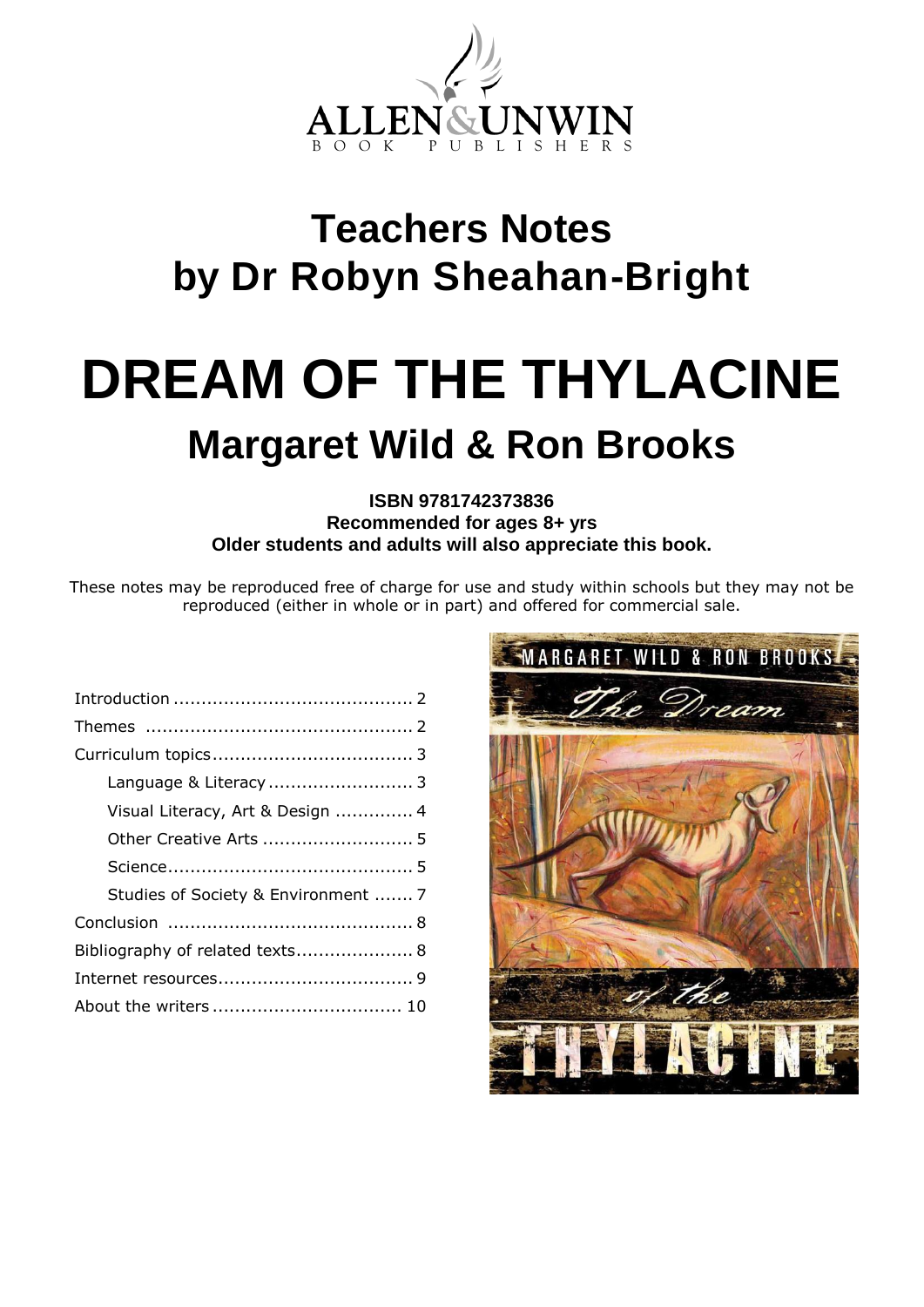# INTRODUCTION

*Trapped am I, in cage of twisty wire, cold concrete. PROWL RAGE HOWL Know you not that I am tooth and claw– see me hunt through bracken and bush, see me swagger across wild lands, see me glory at the edge of cliff.*

*The Dream of the Thylacine* is the first book in ten years from the award-winning team of Margaret Wild and Ron Brooks, and like their last book together, *Fox*, it promises to be widely read and used in classrooms at several levels. It is both a poetic piece of writing and a superb work of art which explores significant scientific, environmental and ethical issues, and so might be used in a variety of curriculum areas.

The possibility that thylacines may still exist is the subject of some speculation. Although the last known survivor died on 7 September 1936 in Hobart Zoo, there are still some people who believe that this large carnivorous marsupial may have survived in isolated pockets of Tasmania.

Other creative artists (such as Gary Crew and Mark Wilson in their picture book *I Saw Nothing* or Julia Leigh in her adult novel *The Hunter*) have written about the realityand the myth of this charismatic creature; see the list of related texts towards the end of these notes.

# **THEMES**

This book, which could be studied in primary or lower secondary classrooms, is relevant in a number of **curriculum areas**: Arts (Language and Literacy, Visual Literacy, Creative Arts), Science and SOSE. It could be used to explore the **themes** of:

- Human Influence on Nature
- Environmental Responsibility
- Extinction and Endangered Species
- Freedom and Captivity

Use quotes from the book to explore these themes and their often ambivalent implications. For example:

- *Trapped am I, in cage of twisty wire, cold concrete.*  $\bullet$
- *See me glory at the edge of cliff.*
- *Rest now. Hear the stones chant, the winds console.*

Meredith Tate, in a review of *The Dream of the Thylacine*, captures succinctly the depth of the themes to be found in this book:

*In their first collaborative work since* Fox*, Margaret Wild and Ron Brooks again push the boundaries of the picture book form with this haunting allegory of extinction. It tells the story of the last-known Tasmanian Tiger, whose eventual death in captivity in the late 1930s marked the end of an entire native species. Trapped within a cold concrete and twisty wire cage, the thylacine prowls and rages, driven by a deep longing to return to the forest. Yet it is only through death that his dream to be reunited with the*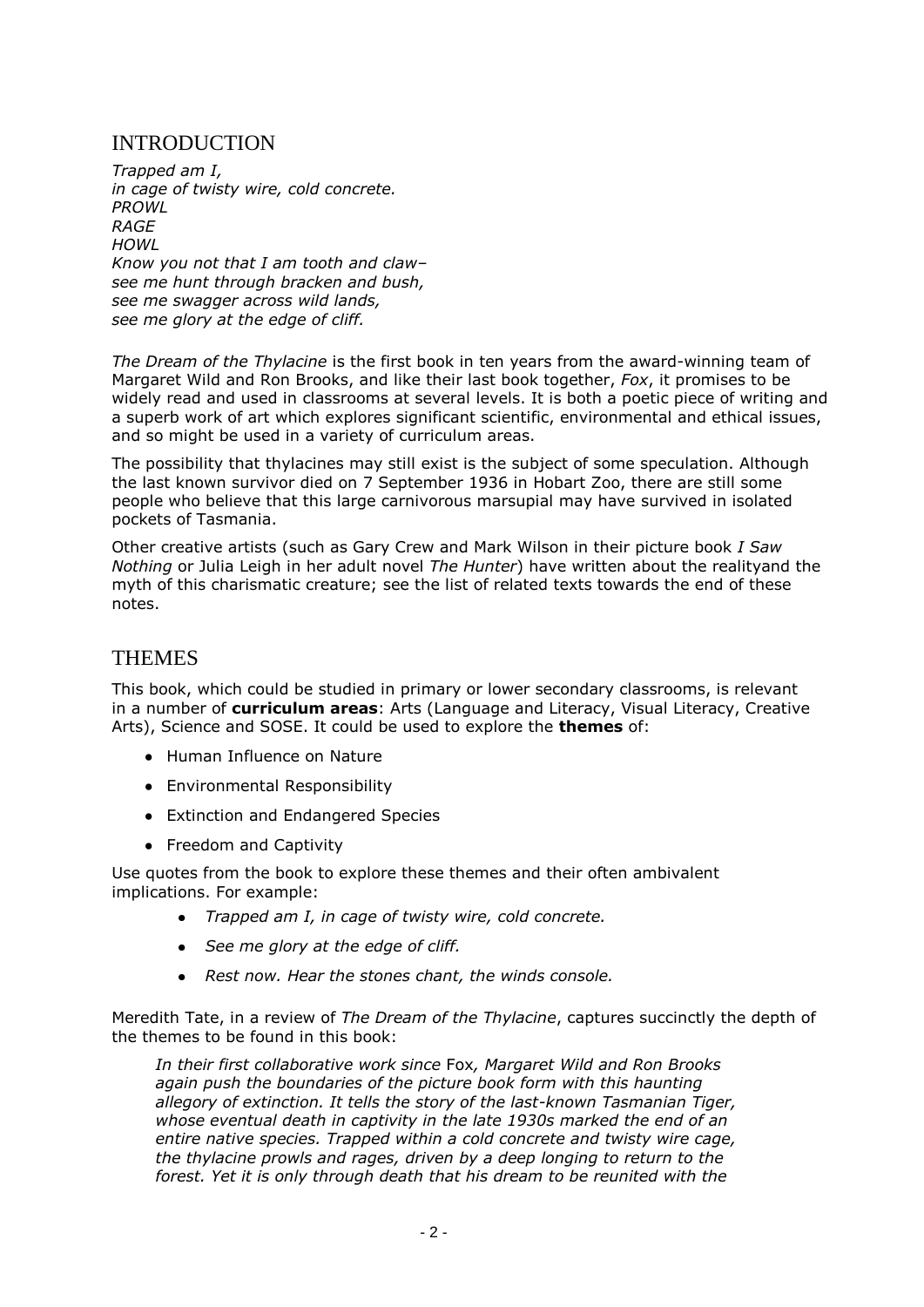*land will be realised. Wild's text is sparse and powerful. With two stories to tell – of what was and what could have been – the book hovers in an unsettling space between fantasy and reality, hope and extinction, and the living and the dying. This duality is captured most beautifully through Brooks's mixed media artwork. Confronting us with the imprisoned and suffering thylacine, pleading for freedom and understanding, Brooks then contrasts this with the animal's exhilarating transformation through the wilds of its imagination – pointing towards a universal resilience of spirit in the face of certain death.*

— *Junior Bookseller+Publisher* newsletter, 21/3/2011

# CURRICULUM TOPICS

#### **LANGUAGE AND LITERACY**

- After a first reading, the class should discuss the book as a whole. What is it saying?  $\bullet$ What effect did it have on readers? Is it giving us a simple 'message', or telling us a simple story, or is there something else in it? Or all three?
- The text is arranged in four sections. Why the shift from 'Trapped' to 'Ailing' to 'Shadow' and finally 'Dreaming'? (Notice, by the way, how Ron Brooks has presented this shift in his treatment of the type.)
- Is the book about a single animal only?  $\bullet$
- Who is the 'I' and who is the 'you' in the text ('Know you not...')? Why does Margaret Wild use 'I' and 'you' rather than using third person (for instance, 'The last known thylacine died in 1936')?
- The book is written in the present tense even though the last known thylacine died long ago. Why? Try rewriting a few lines in the past tense. What is the effect?
- Wild's text in this book (as in her verse novels), is a lesson in how to say a great deal in a very few words. It is **concise, poetic** and **cryptic,** in evocative ways. How does this work?

**Choice of words** is important. Take as one example, the words 'hunt', 'swagger' and 'glory' in the 'Trapped am I' page. These words have literal meanings that are quite clear. But they have a strong 'flavour' or aura as well; they are rich in associations. 'Hunt' is associated in our minds with speed, power, killing; 'swagger' with confidence, bravado; 'glory' with uplift and dominion and again power.

Notice also that Wild is ready to invent words if the one she wants doesn't exist already; for example, 'striply bark'. Think of alternative words she might have used instead of 'striply' and didn't – why might she have rejected them?

**Sound** is also powerful. 'Mourn. Ache. Yearn' in the middle of the book. They have meanings in the area of grief and longing; but what does the *sound* contribute to the meaning? Don't the long open vowels, underlined by the pauses in between, remind us of wailingand howling? (How different would it be if we read 'I mourned. I ached. I yearned'? Read it aloud to find out.) So the exact way the words are used intensifies the feelings that Margaret Wild has named.

Here's another example of sound reinforcing meaning: 'creeks of flickering fish'. The sounds here (ks, ck, sh) echo and reinforce the visual and kinaesthetic picture that 'flickering' gives us of darting shapes intermittently seen. Or, think of *'*Run with me where the snow falls slow*'* – why 'slow' rather than 'slowly'?

Over and over again, Margaret Wild chooses words and rhythms that are full of **connotations**; they suggest and hint, they work by calling up pictures and sounds and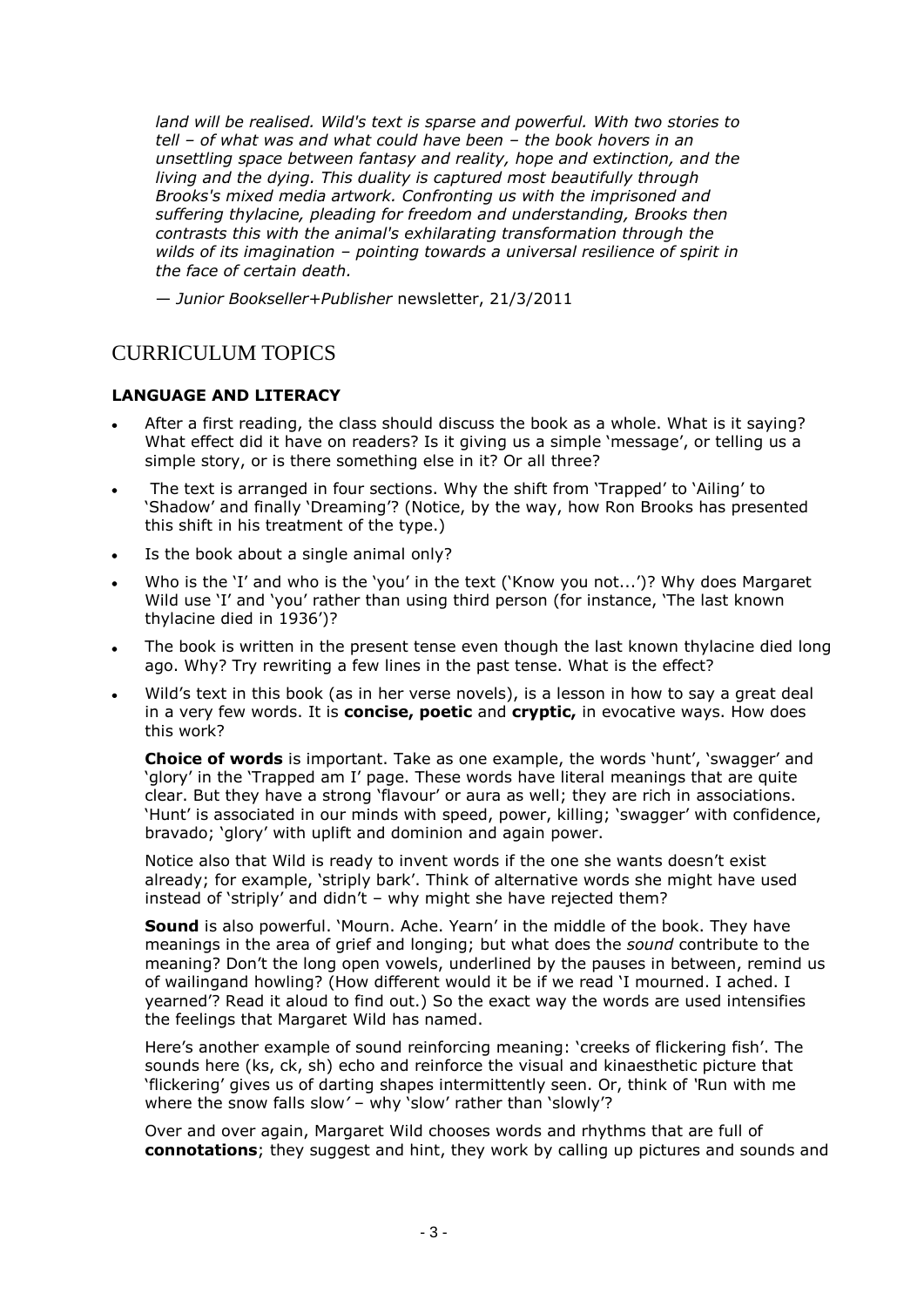feelings in our minds as much as they 'mean' something. Look up the words **connote**  and **denote** and find examples in the book of words that do both.

- Each section begins with a repeated statement of the animal's anguish: *Trapped am I...; Ailing am I...; Shadow am I...* Discuss what effect is produced by this word order. (What would be the effect of recasting as 'I am trapped; I am ailing; I am shadow'?)
- How does Margaret Wild present Nature and land? In thinking about this, you might  $\bullet$ look again at phrases such as 'the mouth of the river, the arms of the mountains', 'my heart is a forest' and 'Hear the stones chant, the wind console'
- Create your own story about the thylacine**.** What perspective or point of view would you adopt in order to tell the story?

What tense would you use?

- Create your own list of evocative words to describe another endangered creature, and write a text in the voice of that animal.
- Students could **compare** *Dream of the Thylacine* to the earlier book by these two artists, *Fox,* and to other picture books for older readers on similar themes. E.g. Gary Crew and Mark Wilson's *I Saw Nothing: The Extinction of the Thylacine* in which he has a child named Rosie tell the story of the last thylacine in captivity in Hobart Zoo.

Discuss how the narrative styles differs from one book to the other, and whether the books have any similarity in style.

How does Mark Wilson's illustration compare to Ron Brooks'? [See the Bibliography of Related Texts, below.]

#### **VISUAL LITERACY, ART & DESIGN**

This book gives wonderful opportunities to draw out students' responses to images and help them become more alert to the sub-text; to observe how the pictures often add to or illuminate meaning, complementing and enriching the words.

- Discuss the pictures in a general way. What do students think of them? Which ones  $\bullet$ did they find most powerful or affecting? Would the words have been as memorable without the pictures?
- Examine the 'architecture' of the book, as Ron Brooks calls it. Does it fall naturally  $\bullet$ into several different parts? How does that shape our understanding of the text? (If these questions are difficult for students to answer, break up the discussion into stages. Start with the cover, then look at the endpapers, the preliminary pages, the three spreads with text on them and the wordless colour spreads.)
- Start with the **cover**, discuss why the illustrator juxtaposed two images of the animal on back and front.
- Examine the **endpapers,** which give two different views from inside the cage. What do they suggest about the animal's situation?
- In the opening pages, what do the dilapidated brown boards suggest about the story that is to come?
- Ron Brooks says the **medium** used is 'acrylic on board and mixed media'. However, the images are clearly executed in two contrasting **styles**. Some are in stark black and white, based on photographic images, and depict the caged thylacine. The others are in colour, and evoke the freedom of the animal. **Texture** is evident in the grainy photographic images in contrast to the smoother, painterly images.

Discuss the artist's choice of medium and colours – how do they support the themes in the text?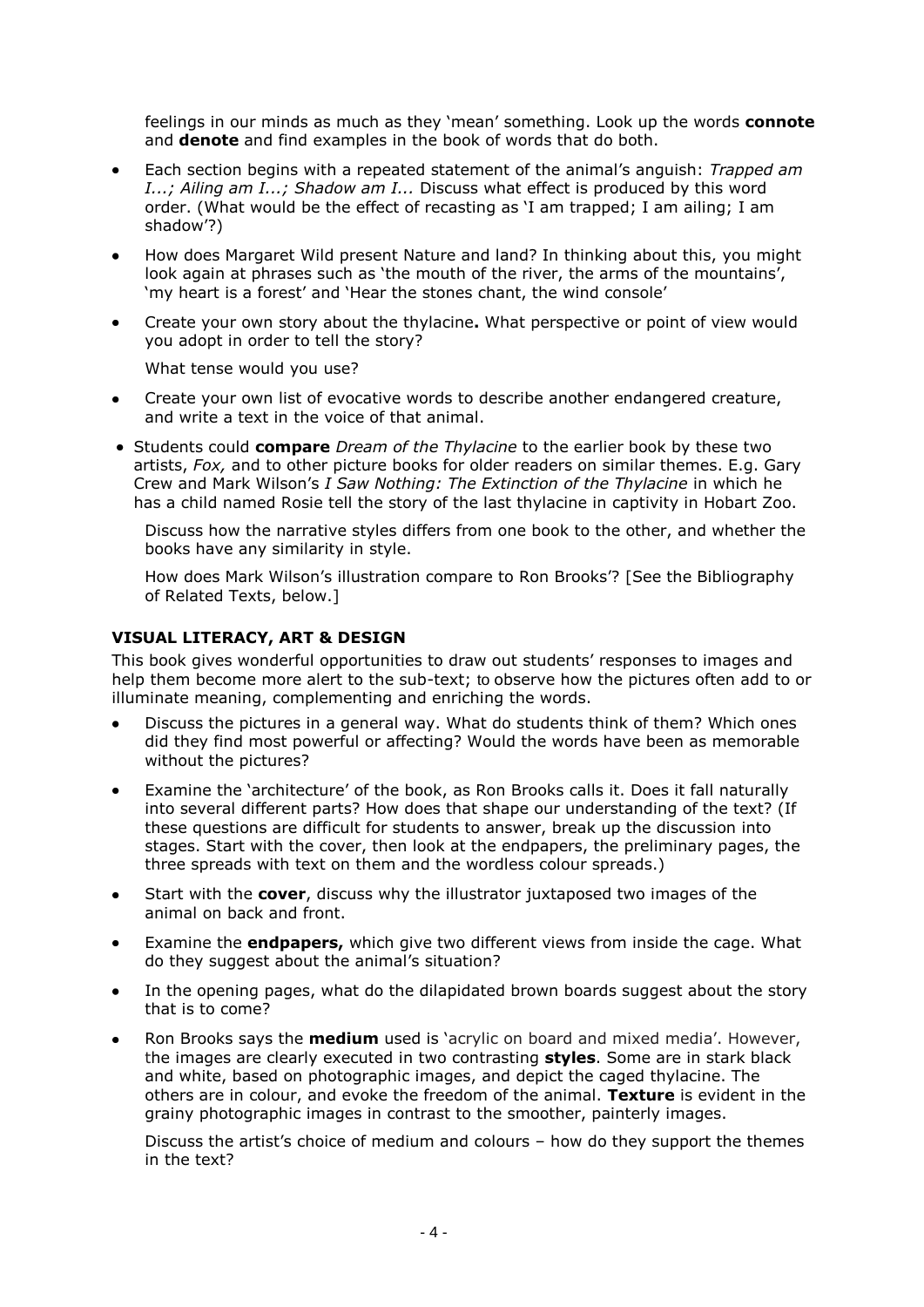- Why do students think Ron Brooks followed each sepia spread with three colour spreads? Ask them to think of words to describe the animal a) in captivity, and b) in the landscape.
- In the spreads in which the animal is depicted captive, what might be the artist's  $\bullet$ reasons for surrounding the cage with white page space, in contrast to the coloured images that 'bleed' to the edge of the page? Why does one of the images show a snowstorm? What other important things might we notice about the representation of animal and landscape in the coloured images?
- $\bullet$ Discuss the use of **perspective and spatial relationship** in this text. For example, when the thylacine is in the wild, his body dominates the foreground, or is depicted in positions of power (e.g. on the cliff face), whereas in captivity, his body is diminished and his image is muted, shadowlike, incomplete.
- $\bullet$ The **font size** used is deliberately uneven with lower case and capitalisation used. What effect does this have on the reading?

The final words look as though they might be hand-written. What does this suggest?

Have students **create their own** set of three related pictures depicting the animal in  $\bullet$ the wild.

#### **OTHER CREATIVE ARTS**

This book could be used to explore a range of other creative arts such as acting, improvisation, music and dance.

- Ask students to improvise the scene in the book where the animal is running through the snow; develop the improvisation into a dance which suggests the emotions conveyed in that scene. They could also 'dance' as the thylacine in captivity.
- The class could choose two pieces of music which are suggestive of the animal's emotions when being held captive, and when free.
- Visit 'The Tasmanian Tiger' *Squidoo* [http://www.squidoo.com/TasmanianTiger] for activities including colouring pages for the thylacine.

#### **SCIENCE**

In science, *The Dream of the Thylacine* could be used to discuss a range of issues such as:

#### **Thylacine**

- Research the animal's **evolution**.
- **Discuss this background in relation to its iconic status.** (For example, the Tasmanian Coat of Arms features the thylacine as its supporters.) Is the thylacine a unique animal?

Write an essay outlining why the features and evolutionary background of the thylacine are unique.

- **Study species** and how the thylacine fits into the marsupial family.  $\bullet$
- Study the images in the book to discover **the nature of the environment** in which  $\bullet$ the thylacine lived.
- What might the carnivorous thylacine's **diet** have consisted of?
- The possible **cloning** of the thylacine is a scientific concept which has had a fitful history. Research further, and discuss the implications, the difficulties and the potential outcomes of such research.

Conduct a class debate on the pros and cons of such cloning.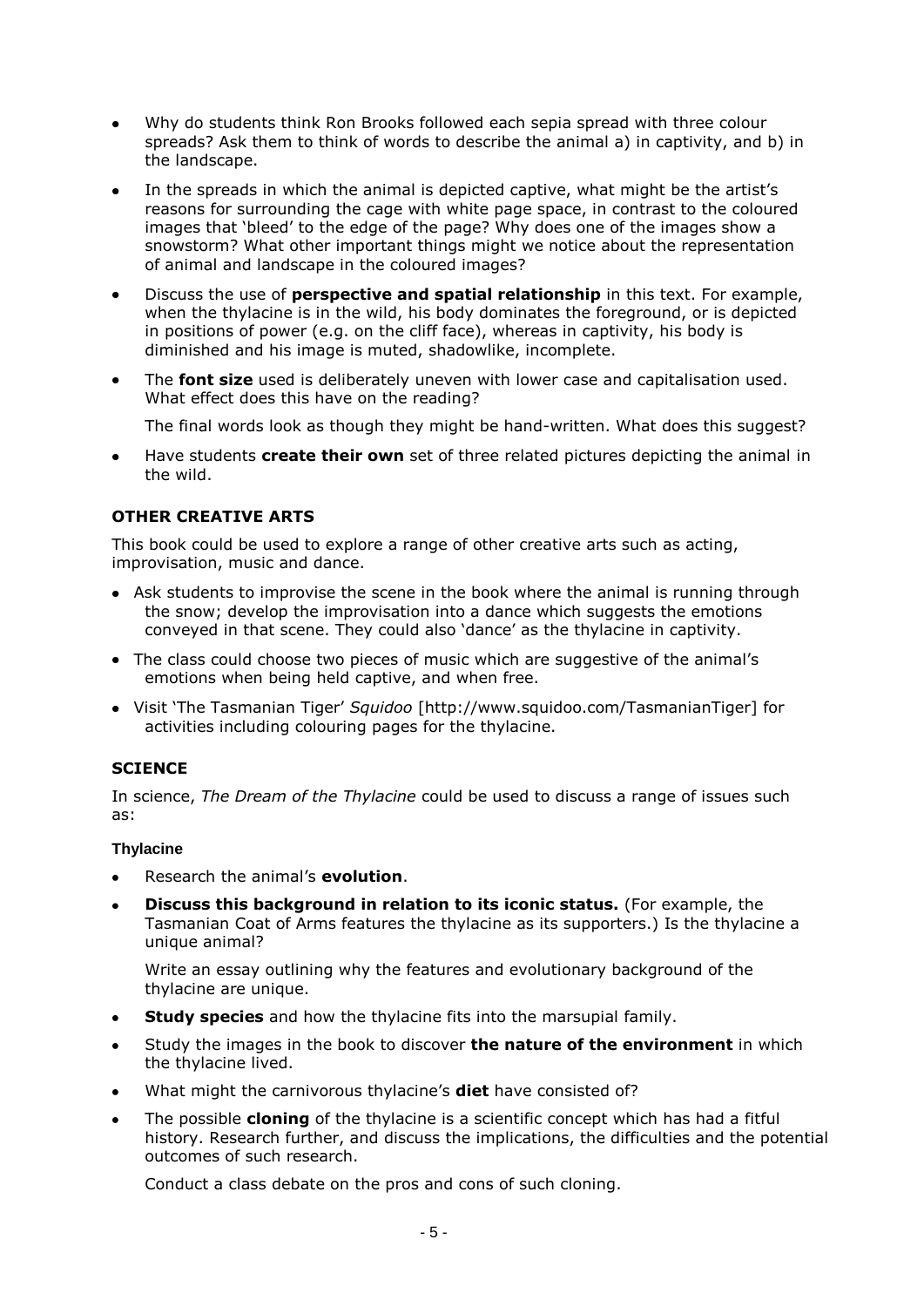- **Make a timeline** showing the significant stages in the thylacine's evolution as we know it today. Include in your timeline the key interventions by human beings which have contributed to its life cycle, and the appearance of the thylacine in Aboriginal rock art from thousands of years ago.
- **Make your own list of thylacine facts and trivia**. Visit "The Tasmanian Tiger' *Squidoo* [http://www.squidoo.com/TasmanianTiger] for some interesting facts.

# **Student Quiz:**

Q. What animal does a thylacine resemble?

(A. Dog or wolf)

Q. What other names are used for it.

(A. Tasmanian Tiger or Tasmanian Wolf)

Q. What is its scientific name?

(A.Thylacinus Cynocephalus)

Q. Was it confined to Tasmania?

(A. No, at one time it was found in continental Australia as far north as New Guinea. It is said to have become extinct in all areas except Tasmania over 2000 years ago.)

Q. What are said to be its closest relatives?

(A. The Tasmanian Devil and the numbat)

Q. Are thylacines related to dogs as a species?

(A. No, thylacines were marsupial mammals and had no direct genetic ancestry to dogs, foxes, wolves or jackals, but instead were, 'cousins' to kangaroos, possums and wombats, and are an example of what is called 'convergent evolution'. They acquired characteristics similar to those of dogs by living and adapting to similar environments and/or ways of life.)

Q. What caused the decline of the animal?

(A. It is not known whether human beings or a combination of their influence and that of other wildlife caused it. Dingos represented a threat as did the introduction of sheep by European settlers, who then sought to protect their flocks. The Tasmanian government placed a 'bounty' on the capture of the animal, and because it was such a rare species it was also much in demand by zoos and other such institutions, all over the world.)

Q. Is it extinct or endangered?

(A. Although declared officially extinct in 1986, there are some who believe it may still survive in isolated places.)

Q. Have there been sightings of the animal since 1936?

(A. Many people have reported sightings and several searches have been undertaken but no conclusive proof has been discovered.)

#### **Biodiversity**

- **Discuss biodiversity** using the thylacine as the starting point for your research. Find out what other flora and fauna exist in the Tasmanian landscape. How does this ecology differ from other areas of Australia? Choose one other area with its own characteristics as a comparison.
- **Use other texts** such as Narelle Oliver's *Sand Swimmers* or *Fox and Fine Feathers* or Jeannie Baker's *The Hidden Forest* as examples of ecological biodiversity*.*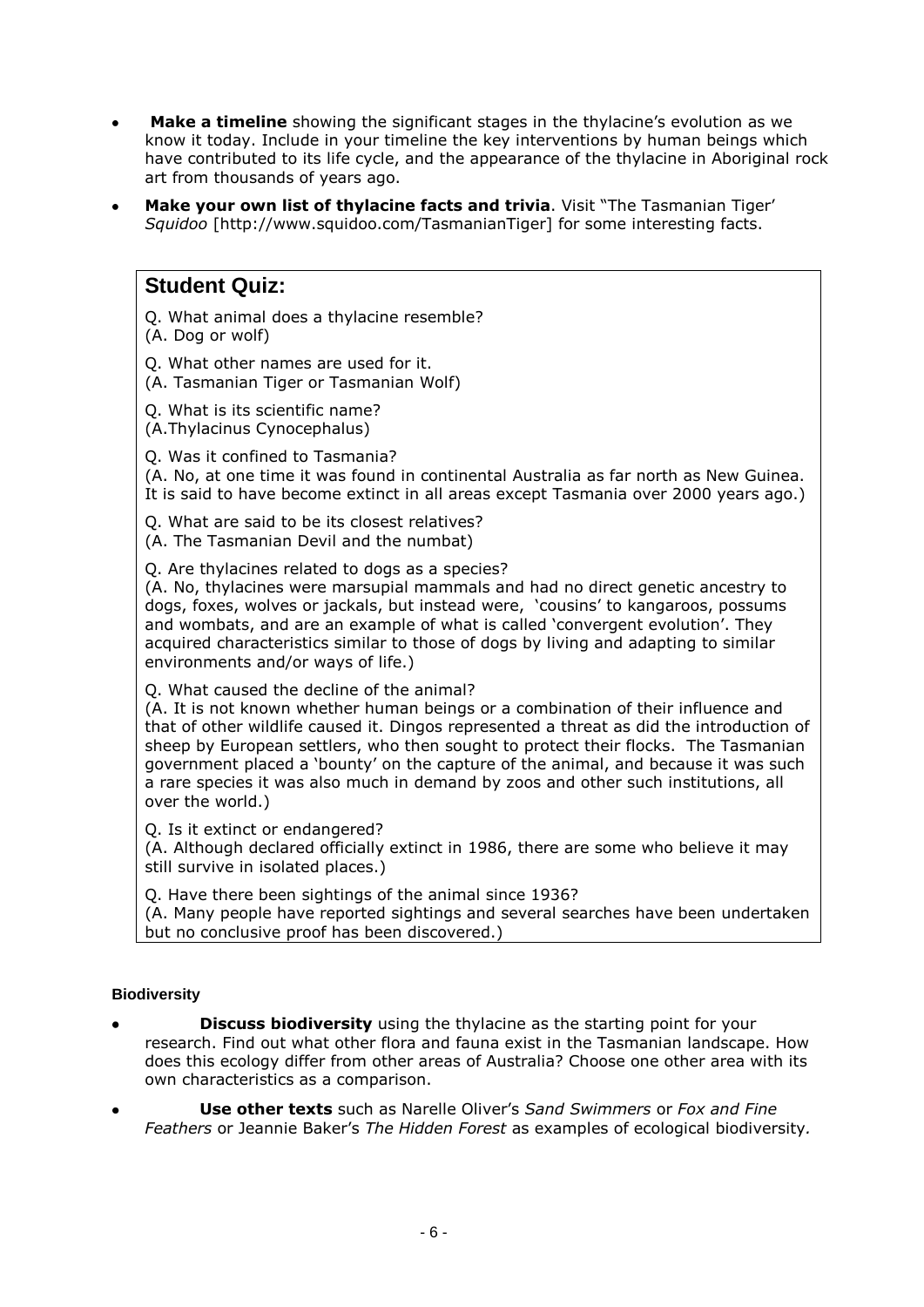#### **STUDIES OF SOCIETY AND ENVIRONMENT**

#### **Human Influence on Nature**

- The actions of humans have enormous effects on animals and plants, soils and  $\bullet$ climate. What are some of the actions that alter environments and habitats in a big way?
- The words *'*Know you not that I am tooth and claw*'* assert the animal's wildness.  $\bullet$ Should we value this, or try to tame it? Can animal instincts be changed by domestication? Discuss.

#### **Environmental Responsibility**

- Discuss the need for human beings to be environmentally aware, and active. Research particular movements (Greenpeace Australia or Australian Conservation Foundation) and action groups which have endeavoured to protect certain species or natural landscapes (Save Ningaloo Reef or Save Curtis Island), or to encourage people to be more responsible (Clean Up Australia Day).
- Use books such as Jeannie Baker's *The Story of Rosy Dock, Where the Forest Meets*   $\bullet$ *the Sea, Window* or *Belonging* as stimulus in this discussion.

#### **Extinction and Endangered Species**

- **Research how and why the thylacine became endangered**. The Bounty system was a system introduced by the Tasmanian government to encourage people to kill the animals. But other animals such as dingos also played a part.
- **Research other endangered species**. Make a list of several and then create your own fact files on each of them.

Find out what causes extinction of animals Visit 'Causes of Extinction' http://www.uwec.edu/jolhm/EH4/Extinction/CausesLink.html for a brief list.

 $\bullet$ **What Australian animals (fauna) are endangered?** E.g. Numbat, Central Rock Rat, Banded Hare Wallaby. Visit 'Australia's Threatened Species' http://www.science.org.au/nova/010/010key.htm

and *'EPBC Act List of Threatened Fauna'*  http://www.environment.gov.au/cgibin/sprat/public/publicthreatenedlist.pl?wanted=fauna

**What flora is at risk in Australia?** Visit '*EPBC Act List of Threatened Flora'*  http://www.environment.gov.au/cgibin/sprat/public/publicthreatenedlist.pl?wanted=flora

#### **Freedom and Captivity**

#### This book **contrasts the freedom of nature with captivity**.

Discuss the ethics of keeping animals in cages; of capturing wild creatures and forcing them to deny their natures in this way; of capturing animals such as pandas and breeding them in zoos. Such exercises are said to be aimed at learning more about, and thus preserving, various species.

View Brooks' depictions of the **instruments of captivity** in his graphic blackand white and sepia images of chicken wire and timber batons. View the YouTube **video** of the thylacine in 1933, desperately trying to escape his prison, which is too small for his nature. This is a powerful image of how an imprisoned animal feels. Examine footage of pandas and elephants and other such larger creatures forced to remain in cages. Are any such forms of protection inhumane?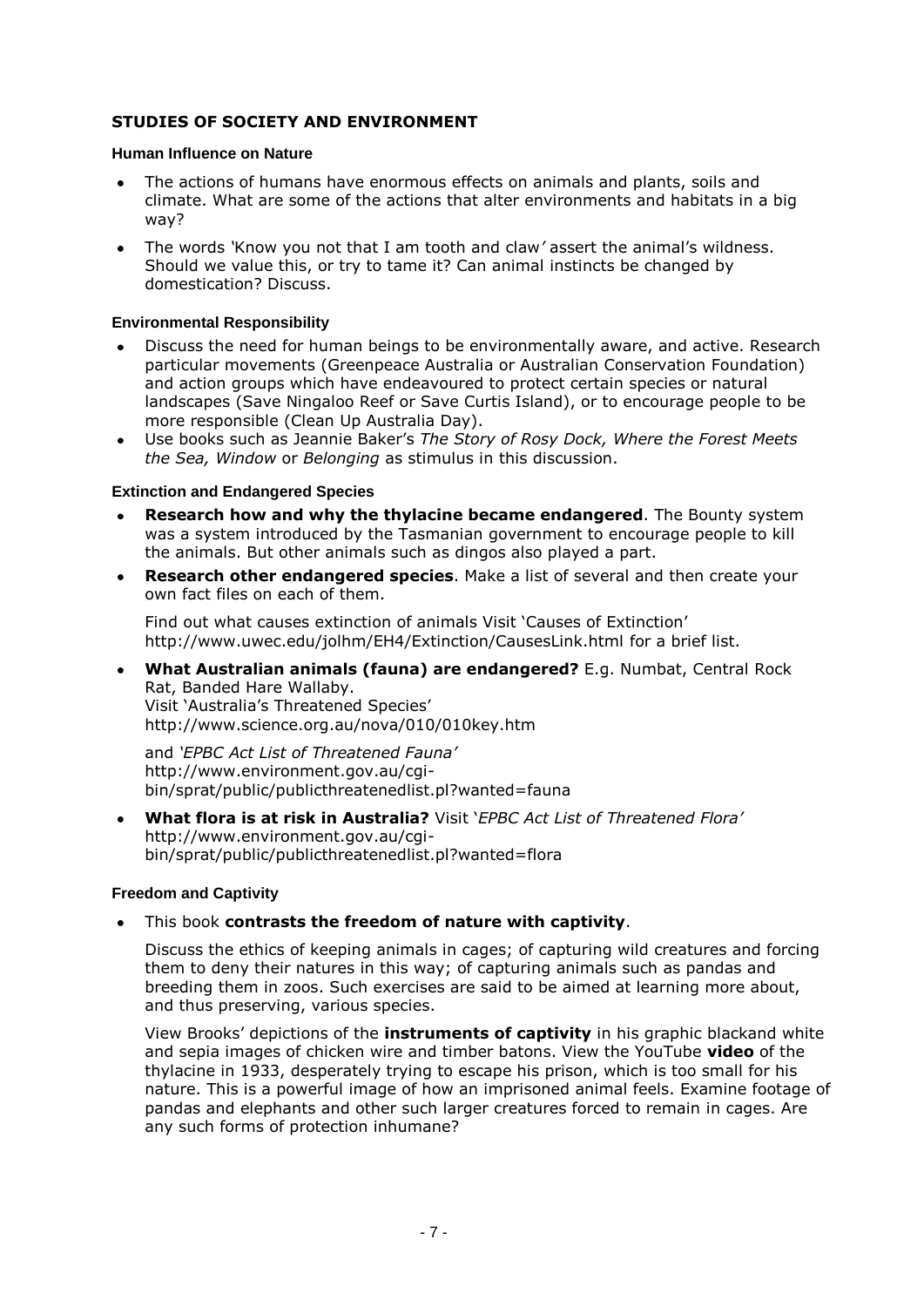- **Imagine if human beings found themselves captive** like this. Read Gillian  $\bullet$ Rubinstein's powerful *Galaxarena*, or Kirsty Murray's *Vulture's Gate* or Victor Kelleher's *Taronga* for examples of how human beings might feel in such circumstances.
- The book might be used to **discuss feelings about being restricted or repressed**  in more subtle ways as well.

# **CONCLUSION**

*The Dream of the Thylacine* is a work of art which will repay several readings. It is an exquisite work of poetic and visual art; a treatise on human environmental responsibility; a celebration of the Australian landscape; and a multi-levelled investigation into the nature of an animal which was a unique product of this environment.

Sadly, the thylacine is no longer with us. In this book, Wild and Brooks lament its passing, celebrate its uniqueness, and entreat the reader to recognise the tragedy of this story. Their unspoken message is that such animals deserve to be treated with more care. They offer a literary tribute to the thylacine, that he/she 'may rest in peace'.

# BIBLIOGRAPHY OF RELATED TEXTS

#### **PICTURE BOOKS**

Baker, Jeannie *The Story of Rosy Dock* Random House, 1995.

Baker, Jeannie *Window* Random House, 1991.

Baker, Jeannie *Belonging* Walker Books, 2004.

Baker, Jeannie *Where the Forest Meets the Sea* Walker Books, 1998.

Crew, Gary *I Saw Nothing: the Extinction of the Thylacine* Ill by Mark Wilson (and series) Lothian, 2003.

Toft, Kim and Alan Sheather *One Less Fish* UQP, 1997.

Greder, Armin and Libby Gleeson *The Great Bear* Scholastic Press, 1999.

Kuchling, Gerald and Guundie *Yakkin the Swamp Tortoise: the Most Dangerous Year* Chelonia Enterprises, 1995

Tan, Shaun and John Marsden *The Rabbits* Lothian, 2003.

Isham, Marion and Steve *Tiger Tale* Bandicoot Books, 2002.

#### **ABOUT PICTURE BOOKS**

Doonan, Jane. *Looking At Pictures in Picture Books.* Stroud: Thimble Press, 1993.

Anstey, Michèle, and Geoff Bull *Reading the Visual: Written and Illustrated Children's Literature*. Sydney: Harcourt, 2000.

Steinberger, Kevin. 'A matter of style: artistic style in picture book illustration' in *The Literature Base* Vol 23, Issue 1, February 2012. Includes suggested teaching activities. This book is cited as an example on p.15.

#### **NON-FICTION**

Domico, Terry *The Last Thylacine* Turtleback Books, 2005.

Paddle, Robert *The Last Tasmanian Tiger; The History and Extinction of the Thylacine*  Cambridge University Press, 2002.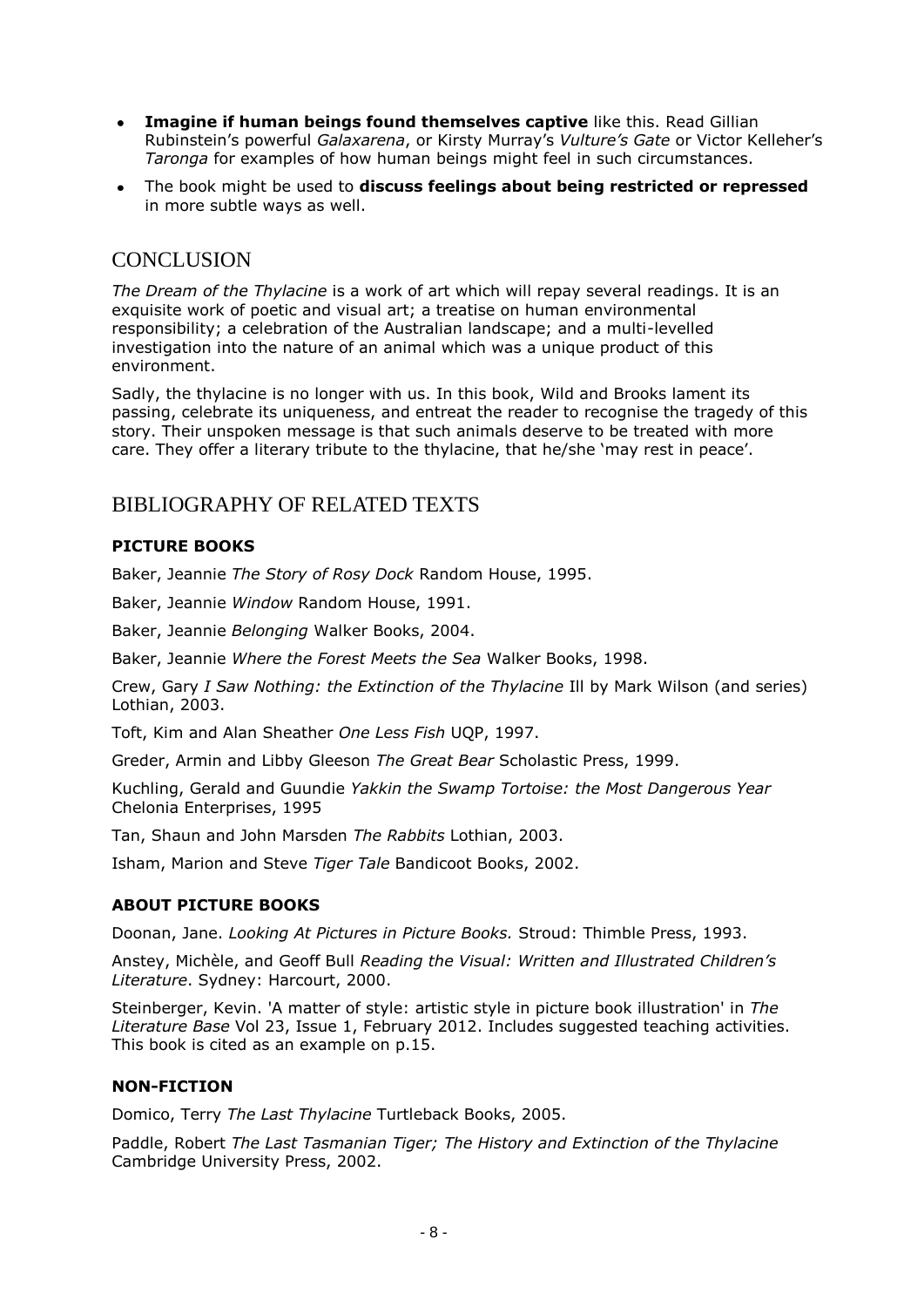Pyers, Greg *Life Cycles of Australian Animals* series Heinemann Library.

Cheng, Christopher *The Eyespy Book of Endangered Animals* Ill. by Michael Davis Scholastic, 1991.

Wood, David *Thylacine: The Tragic Tale of the Tasmanian Tiger* Allen & Unwin, 2003.

# INTERNET RESOURCES

#### **THYLACINE**

'The Thylacine' Australian Museum http://australianmuseum.net.au/The-Thylacine

'The Thylacine' *Wikipedia* http://en.wikipedia.org/wiki/Thylacine

'The Thylacine Museum' http://www.naturalworlds.org/thylacine/

'Thylacine, Or Tasmanian Tiger, *Thylacinus Cynocephalus'* Parks and Wildlife Service, Tasmania http://www.parks.tas.gov.au/index.aspx?base=4765 'The Tasmanian Tiger' *Squidoo* http://www.squidoo.com/TasmanianTiger

#### **ENVIRONMENTAL ISSUES**

*Australian Conservation Foundation* http://www.acfonline.org.au/default.asp

'Australia's Threatened Species' http://www.science.org.au/nova/010/010key.htm

'Causes of Extinction' http://www.uwec.edu/jolhm/EH4/Extinction/CausesLink.html

*Clean Up Australia* http://www.cleanup.org.au/au/

*Earth's Endangered Species* http://www.earthsendangered.com/index\_s.asp

*EPBC Act List of Threatened Fauna* http://www.environment.gov.au/cgibin/sprat/public/publicthreatenedlist.pl?wanted=fauna

*EPBC Act List of Threatened Flora* http://www.environment.gov.au/cgibin/sprat/public/publicthreatenedlist.pl?wanted=flora

*Greenpeace Australia Pacific* http://www.greenpeace.org/australia/

*Save Curtis Island* http://www.savecurtisisland.com/

*Save Ningaloo* http://save-ningaloo.org/frames/page1.html